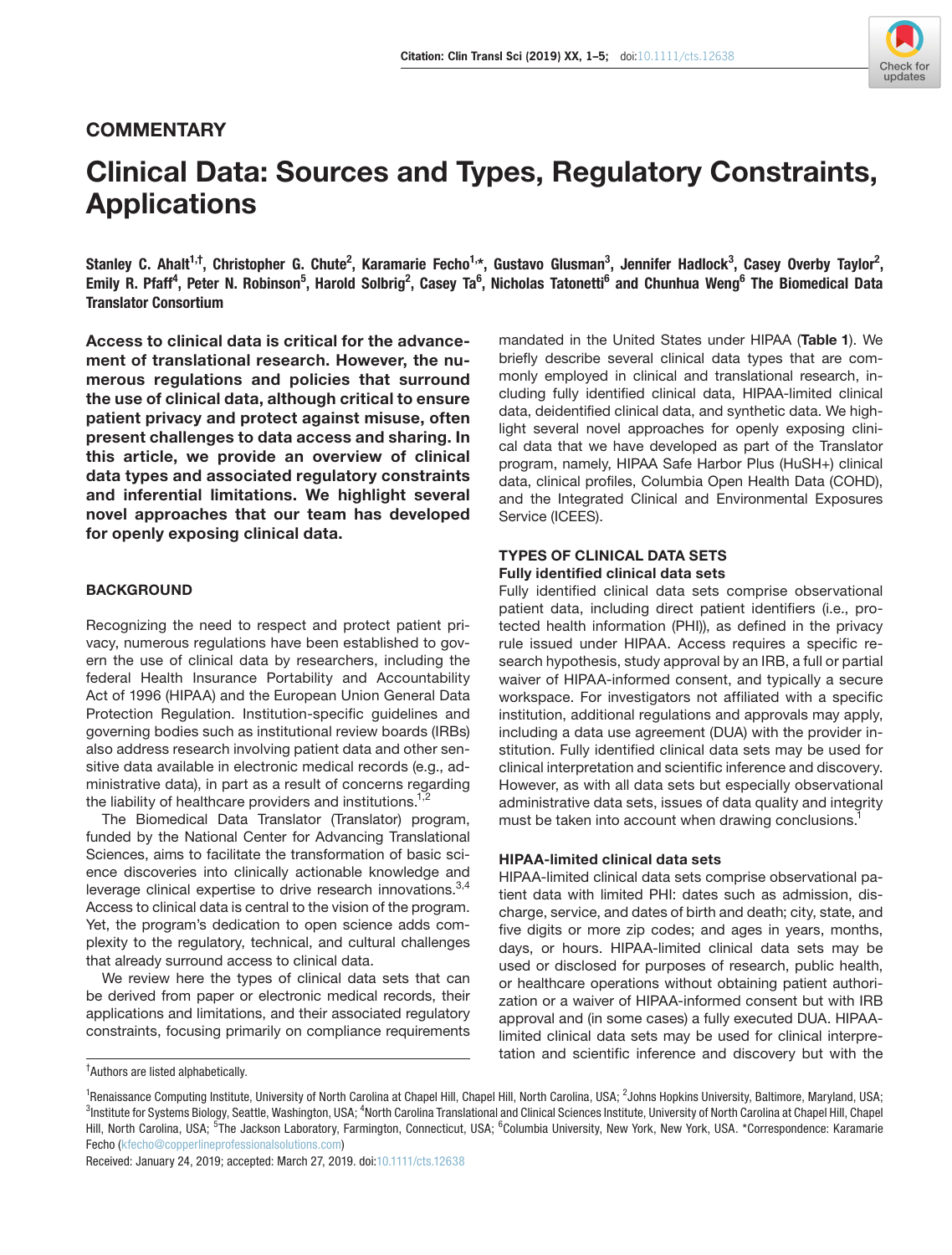$\overline{2}$ 

understanding that certain data elements have been removed from the data and/or transformed (e.g., age vs. birth date).

### Deidentified clinical data sets

Deidentified clinical data sets comprise observational patient data from which all PHI elements have been removed. Access to deidentified clinical data sets does not require IRB approval, although an IRB Request for Determination of Human Subjects Research is advised. In addition, a fully executed DUA is sometimes required. Deidentified clinical data sets may be used for clinical interpretation and scientific inference and discovery but to a lesser extent than HIPAA-limited clinical data sets because of the fact that key variables or covariates may have been removed from the data. For instance, dates are required to make inferences regarding seasonal patterns in clinical outcomes and correlations with

|  |  |  | Table 1 Clinical data types, regulatory access restrictions, and applications |  |
|--|--|--|-------------------------------------------------------------------------------|--|
|--|--|--|-------------------------------------------------------------------------------|--|

| Clinical data type                     | <b>Brief description</b>                                                                                                                                                                                                                                                                                                                                                                                                                                                                                                                   | <b>Regulatory access restrictions</b>                                                                                                                                                               | <b>Applications</b>                                                                                                                                                                                                                                                                                                   |
|----------------------------------------|--------------------------------------------------------------------------------------------------------------------------------------------------------------------------------------------------------------------------------------------------------------------------------------------------------------------------------------------------------------------------------------------------------------------------------------------------------------------------------------------------------------------------------------------|-----------------------------------------------------------------------------------------------------------------------------------------------------------------------------------------------------|-----------------------------------------------------------------------------------------------------------------------------------------------------------------------------------------------------------------------------------------------------------------------------------------------------------------------|
| Fully identified<br>clinical data sets | Observational patient data derived from<br>paper-based or electronic medical records                                                                                                                                                                                                                                                                                                                                                                                                                                                       | IRB approval is required; an executed<br>data use agreement is possibly<br>required <sup>a</sup>                                                                                                    | Clinical interpretation and<br>scientific inference and<br>discovery                                                                                                                                                                                                                                                  |
| HIPAA-limited<br>clinical data sets    | Observational patient data containing only a<br>limited set of HIPAA-defined PHI                                                                                                                                                                                                                                                                                                                                                                                                                                                           | IRB approval is required; an executed<br>data use agreement is possibly<br>required <sup>a</sup>                                                                                                    | Clinical interpretation and<br>scientific inference and<br>discovery, but with the<br>understanding that certain<br>data elements have been<br>removed from the data and/or<br>transformed                                                                                                                            |
| Deidentified clinical<br>data sets     | Observational patient data, but with all HIPAA-<br>defined PHI elements removed                                                                                                                                                                                                                                                                                                                                                                                                                                                            | IRB approval is not required <sup>b</sup> ; IRB<br>"Request for Determination of<br>Human Subjects Research" is<br>typically recommended; an executed<br>data use agreement is possibly<br>required | Clinical interpretation and<br>scientific inference and<br>discovery, but with the<br>understanding that inferences<br>regarding time and potentially<br>other factors cannot be made                                                                                                                                 |
| HuSH+ clinical data<br>sets            | Observational patient data, fully compliant with<br>HIPAA Safe Harbor, but unlike deidentified<br>clinical data sets, HuSH+ clinical data sets have<br>been altered such that (i) real patient identifiers<br>(including geocodes) have been replaced with<br>random patient identifiers and (ii) dates<br>(including birth dates) have been shifted by a<br>random number of days (maximum of<br>$\pm$ 50 days), with all dates for a given patient<br>shifted by the same number of days<br>Data are derived from UNC Health Care System | An executed data use agreement is<br>required <sup>c</sup>                                                                                                                                          | Clinical interpretation and<br>scientific inference and<br>discovery, but with the<br>understanding that any<br>inferences based on date/<br>time and location (geocode)<br>cannot be made with<br>precision, and all other<br>inferences must consider<br>date/time and location as<br>potentially hidden covariates |
| Clinical profiles                      | Statistical profiles of disease and associated<br>phenotypic presentation derived from<br>observational patient data<br>Data are derived from Johns Hopkins Medicine                                                                                                                                                                                                                                                                                                                                                                       | IRB approval is required to generate<br>clinical profiles; no other restrictions<br>apply                                                                                                           | Clinical interpretation and<br>scientific inference, but with<br>the understanding that the<br>data represent statistical<br>profiles                                                                                                                                                                                 |
| Synthetic clinical<br>data sets        | Realistic, but not real, observational patient data<br>generated statistically using population<br>distributions of observational patient data                                                                                                                                                                                                                                                                                                                                                                                             | None                                                                                                                                                                                                | Feasibility assessments and<br>algorithm validation;<br>generation of clinical profiles                                                                                                                                                                                                                               |
| <b>COHD</b>                            | Counts of observational clinical co-occurrences<br>(e.g., co-occurrences of specific diagnoses and<br>prescribed medications), as well as their<br>relative frequency and observed-expected<br>frequency ratio<br>Data are derived from Columbia University<br><b>Irving Medical Center</b>                                                                                                                                                                                                                                                | None                                                                                                                                                                                                | Clinical interpretation and<br>scientific inference, but with<br>the understanding that the<br>data are restricted to<br>co-occurrences                                                                                                                                                                               |
| <b>ICEES</b>                           | Patient-level or visit-level counts of observational<br>patient data integrated at the patient and visit<br>level with a variety of environmental exposures<br>derived from multiple public data sources<br>Data are derived from UNC Health Care System<br>and a variety of public data sources on<br>environmental exposures                                                                                                                                                                                                             | IRB approval is required to generate<br>ICEES integrated feature tables; no<br>other restrictions apply                                                                                             | Clinical interpretation and<br>scientific inference, but with<br>the understanding that the<br>raw data have been<br>transformed (e.g., binned or<br>categorized)                                                                                                                                                     |

COHD, Columbia Open Health Data; HIPAA, Health Insurance Portability and Accountability Act; HuSH+, HIPAA Safe Harbor Plus; ICEES, Integrated Clinical and Environmental Exposures Service; IRB, institutional review board; PHI, protected health information; UNC, University of North Carolina. <sup>a</sup>lndividual institutions may require a secure workspace for data access and use. <sup>b</sup>While HIPAA and IRB regulations do not apply, institutional approvals may be required. <sup>c</sup>HuSH+ clinical data sets were conceptualized and created by UNC as part of the National Center for Advancing Translational Sciences–funded Biomedical Data Translator program. The institution requires a fully executed data use agreement for access to the data.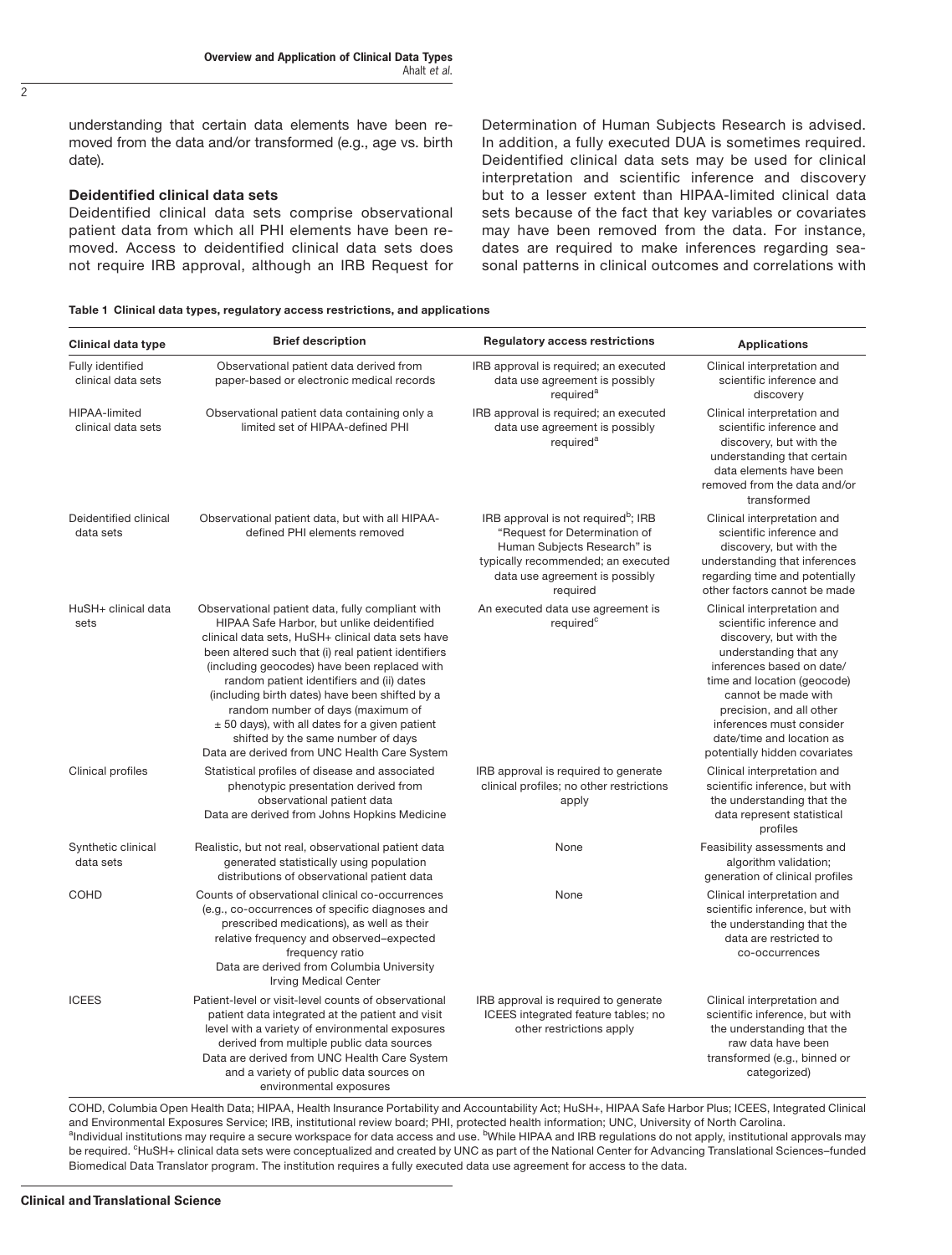natural disasters, system-related issues such as protocol changes, and regulatory issues such as new black-box warnings.

### HuSH+ clinical data sets

HuSH+ clinical data sets were created by Translator team members as a hybrid deidentification approach that is completely compliant with HIPAA and provides restricted access to observational patient data from the UNC Health Care System. HuSH+ clinical data sets differ from deidentified clinical data sets in that (i) real patient identifiers (including geocodes) have been replaced with random patient identifiers and (ii) dates (including birth dates) have been shifted by a random number of days (maximum of  $\pm$  50 days), with all dates for a given patient shifted by the same number of days. Access to HuSH+ clinical data does not require IRB approval but does require a fully executed DUA per institutional mandate. HuSH+ clinical data sets may be used in a limited fashion for clinical interpretation and scientific inference and discovery. The main considerations are that any inferences based on date/ time and location (geocode) cannot be made with precise accuracy or correlated with seasonal trends or specific events, and all other inferences must consider date/time and location as potentially hidden covariates.

### Clinical profiles

Clinical profiles have been developed as part of the Translator program and represent statistical profiles of disease and associated phenotypic presentations derived from observational patient data from Johns Hopkins Medicine using the Health Level Seven International Fast Healthcare Interoperability Resources common data model. At present, clinical profiles include data on demographics, diagnoses, disease comorbidities, symptoms, medications, procedures, and laboratory measures. IRB approval is required to generate clinical profiles but once generated, clinical profiles can be openly shared. Institutional restrictions may apply, however. Clinical profiles can be used for clinical interpretation and scientific inference and discovery but with the understanding that they represent statistical summaries of patient populations and only indirectly represent patient-level observations. Multiple computational tools and example output files are openly available for creating and using clinical profiles (see Supplemental Information on Clinical Profiles in Further Reading).

### Synthetic clinical data sets

Synthetic clinical data sets comprise realistic (but not real) data generated statistically by applying simulation techniques to population distributions of observational patient data. Synthetic clinical data sets can be openly shared. A publicly available example, the Synthetic Mass data set, was generated using the Synthea method<sup>5</sup> to simulate patient-level and population-level data on patients who reside in the state of Massachusetts. A similar open effort is Simulacrum, which is based on observational patient data held by Public Health England's National Cancer Registration and Analysis Service. The data include realistic patient histories with clinically relevant patient encounters; as such, the data can be used for feasibility assessments and algorithm validation but not for clinical interpretation or scientific inference and discovery.

3

### COHD

Translator team members have pioneered the use of clinical co-occurrence tables as part of the COHD initiative.<sup>6</sup> COHD provides open access to observational patient data from Columbia University Irving Medical Center in the form of co-occurrence counts of pairs of concepts or clinical feature variables (e.g., medications and diagnoses), as well as their relative frequency and observed–expected frequency ratio. The data are publicly accessible via an open web interface or Application Programming Interface. Risks to patient privacy are mitigated by excluding rare features (counts  $\leq$  10) and perturbing the counts according to the Poisson distribution. The data can be used to derive insights into questions of clinical relevance and importance for translational research. For instance, an individual user may wish to know the frequency of asthma among African American patients (Figure 1a). A search of the COHD service reveals that there are 11,716 African American patients with a diagnosis of asthma among 208,438 African American patients (5.62%). For comparison, a second search reveals that there are 29,913 white patients with a diagnosis of asthma among 601,167 white patients (4.98%).

### ICEES

ICEES was designed by Translator team members as a novel extension of COHD.<sup>7</sup> Specifically, ICEES permits open access to observational patient data from the UNC Health Care System that have been integrated at the patient and visit level with environmental exposures data (e.g., airborne and roadway pollutants, socioeconomic factors) derived from multiple public sources. A complex data extraction and integration software pipeline has been developed to create ICEES integrated feature tables.<sup>8</sup> The tables are generated using PHI (geocodes and dates), but the data are then binned or recoded and stripped of PHI. Thus, the ICEES pipeline must be executed under an approved IRB protocol, but subsequent steps are not subject to IRB regulation, and ICEES is publicly accessible via an Application Programming Interface. ICEES provides a number of functionalities for clinical interpretation and scientific inference and discovery. For example, Figure 1b demonstrates that for COHORT:60 (African Americans with asthma-like conditions in calendar year 2010), the percentage of patients with two or more annual emergency department or inpatient visits for respiratory issues is higher among patients with high average daily exposure to particulate matter  $\leq 2.5 \mu m$  in diameter than among patients with low average daily exposure to particulate matter  $\leq 2.5$  µm in diameter (21.10% vs. 8.90%, *P* < 0.0001, *N* = 6,379), thus replicating published literature on the association between airborne pollutant exposures and asthma exacerbations. <sup>9</sup> The data additionally suggest that African Americans with asthma-like conditions have relatively high exposure to particulate matter, with  $\sim$  95% of the cohort exposed to  $\geq$  9.63  $\mu$ g/m<sup>3</sup> average daily particulate matter  $\leq 2.5$  µm in diameter.

### Clinical fingerprints

Although not a new clinical data type *per se*, Translator teams have been working to develop privacy-preserving analytic approaches to visualize and compare patient data,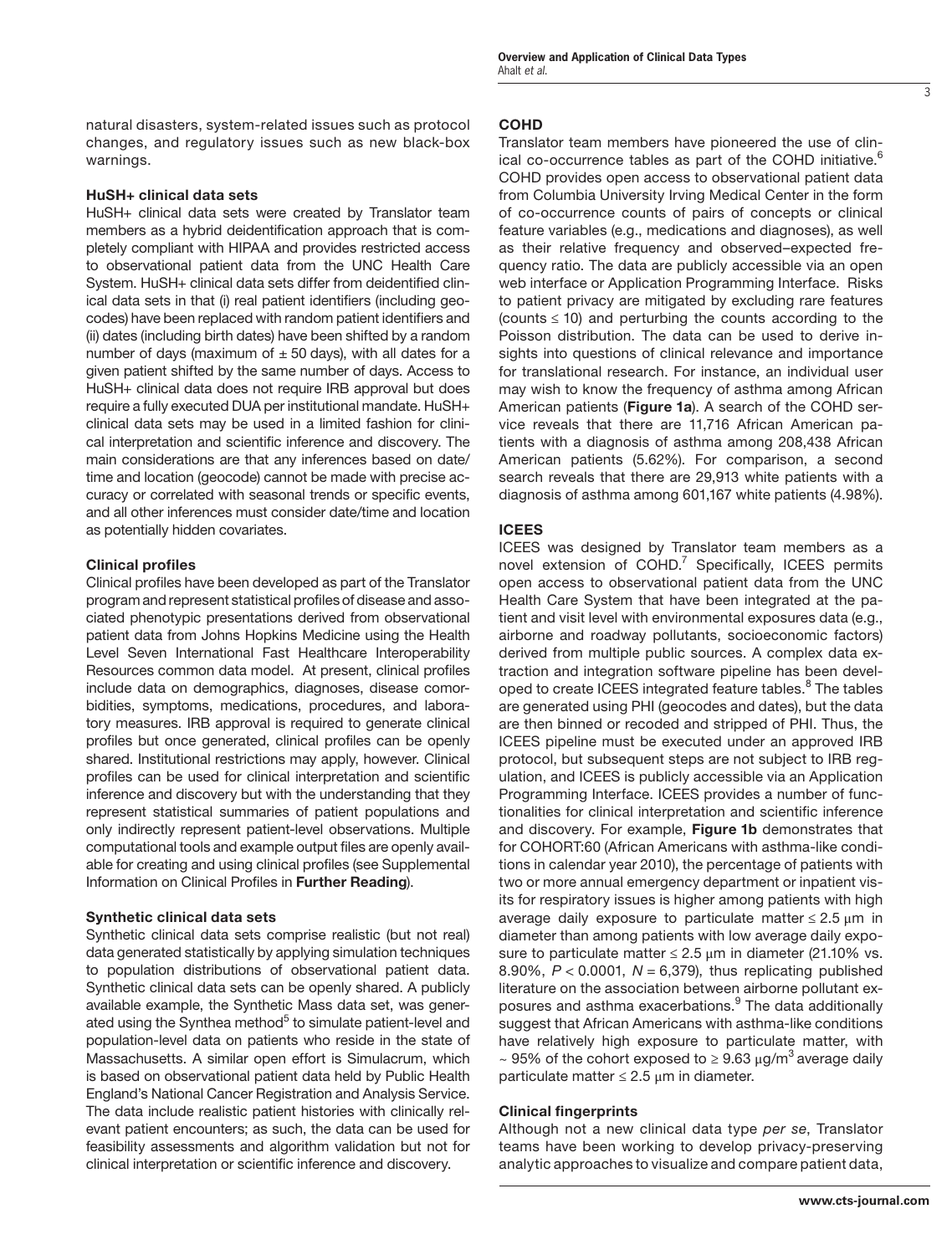### **(a) COHD example queries**

**Input:** Asthma (ID #317009) and Black or African American (ID #8516)

 $\overline{A}$ 

**Output:**<br>**Concept ID:** 317009 Concept name: Asthma Vocabulary: SNOMED Concept code: 195967001 **Domain:** Condition **Concept class: Clinical Finding** Patient count: 173712 Patient prevalence: 3.238007%

Concept ID: 8516 Concept name: Black or African American **Vocabulary: Race** Concept code: 3 **Domain: Race Concept class: Race** Patient count: 208438 Patient prevalence: 3.885303%

### **Relative frequency** Co-occurrence count: 11716 Relative frequency: 5.620856%

**Input:** Asthma (ID #317009) and White (ID #8527)

**Output: Concept ID:** 317009 Concept name: Asthma Vocabulary: SNOMED **Concept code: 195967001 Domain:** Condition **Concept class: Clinical Finding** Patient count: 173712 Patient prevalence: 3.238007%

```
Concept ID: 8527
Concept name: White
Vocabulary: Race
Concept code: 5
Domain: Race
Concept class: Race
Patient count: 601167
Patient prevalence: 11.205807%
```
**Relative frequency** Co-occurrence count: 29913 Relative frequency: 4.975822%

### **(b) ICEES example query**

**Input:**

Feature variables: AvgDailyPM2.5Exposures < 3, TotalEDInpatientVisits < 2 Version of data: 1.0.0 Table: patient Year: 2010 Cohort ID: COHORT:60

### **Output:**\*

| feature                                                                                    |                         | TotalEDInpatientVisits < 2   TotalEDInpatientVisits >= 2 | -+--------      |
|--------------------------------------------------------------------------------------------|-------------------------|----------------------------------------------------------|-----------------|
| AvqDailyPM2.5Exposure $< 3$   297 91.10%                                                   | $5.85%$ 4.66%           | 29<br>8.90%<br>$2.22\%$ 0.45%                            | 326<br>5.11%    |
| $AvgDailyPM2.5Exposure \geq 3 \mid 4776$                                                   | 78.90%<br>94.15% 74.87% | 21.10%<br>1277<br>97.78% 20.02%                          | 6053<br>94.89%  |
|                                                                                            | 5073<br>79.53%          | 1306<br>20.47%                                           | 6379<br>100.00% |
| --------+------------<br>chi squared<br>p value                                            |                         |                                                          |                 |
| =============+==============<br>l 3.16593e-06 l<br>28.2841<br>---------------------------- |                         |                                                          |                 |

Figure 1 Example queries, including input parameters and output, for Columbia Open Health Data (COHD) (a) and the Integrated Clinical and Environmental Exposures Service (ICEES) (b). AvgDailyPM2.5Exposure = average daily patient exposure to PM<sub>2.5</sub> (µg/m<sup>3</sup>) over a 1-year study period; TotalEDInpatient Vists = total number of emergency department or inpatient visits for respiratory issues during a 1-year study period. The study period shown here is for calendar year 2010. AvgDailyPM2.5Exposure <3 range: 1.58, 9.63 μg/ m<sup>3</sup>; AvgDailyPM2.5Éxposure ≥3 range: 9.63, 17.33 μg/m<sup>3</sup>. ID, identifier; PM2.5, airborne particulate matter ≤2.5 μm in diameter.